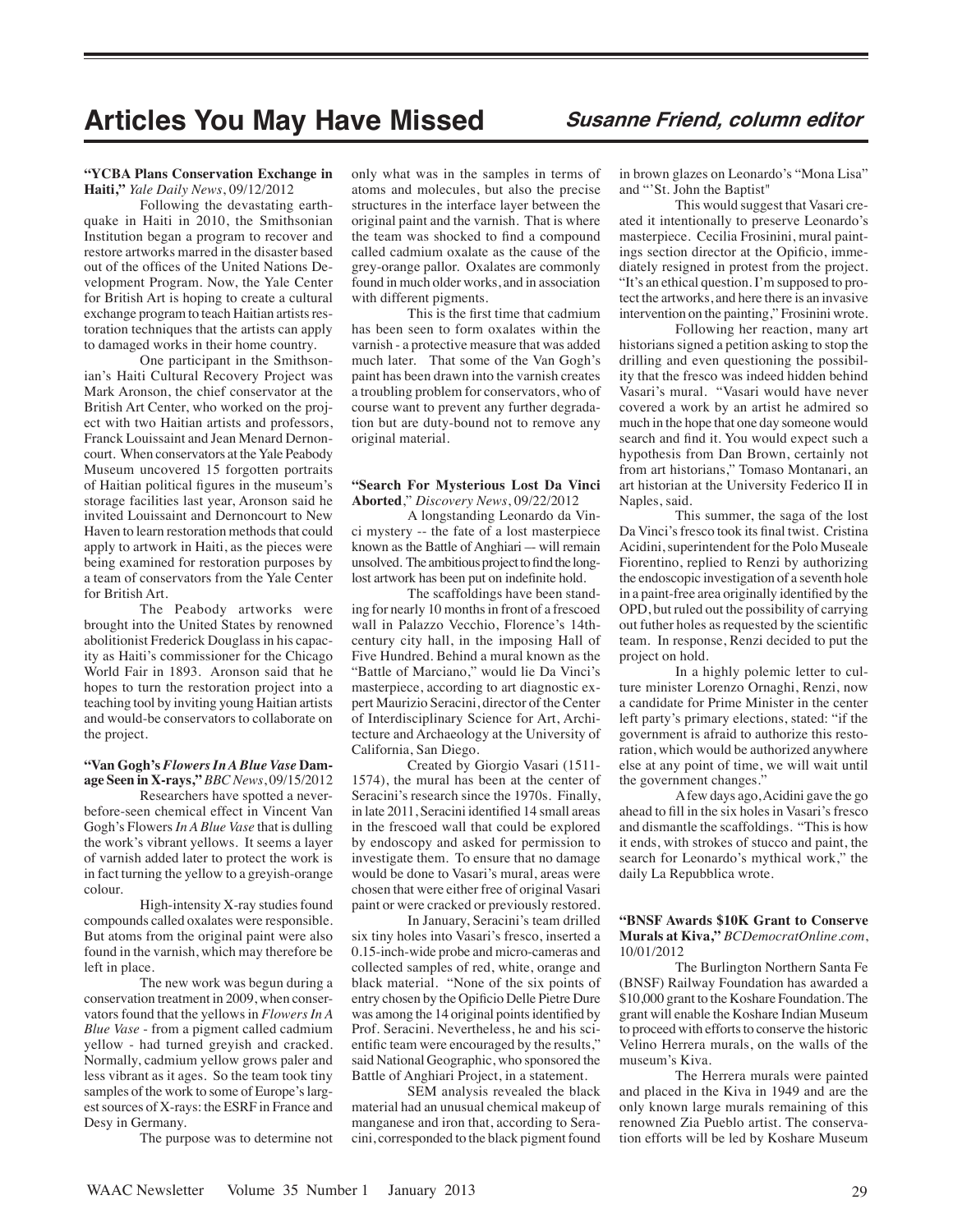# **AYMHM, continued**

Executive Director, Jeremy Manyik, and Conservator Victoria Ryan of Art Care Services in Colorado Springs.

Herrera completed the murals after they were adhered to the Kiva's adobe walls with wallpaper paste. The Koshare Kiva, along with Herrera's murals, were placed on the Colorado State Register of Historic Sites in 1995. It was listed as an example of the Pueblo Revival style.

There are only two known large scale works by artist Velino Herrera still in existence: the ten murals in the Koshare Indian Museum's Kiva and frescoes in the Department of the Interior building in Washington, D.C.

The paintings appear to be structurally stable but are visually compromised by planar distortions, discolored varnish, and grime. The adhesive is degrading. This deterioration is causing obvious areas of delamination of the fabric from the wall. The murals are in a very public area which is extensively used. There are and have been times when a fire is lit in the center of the Kiva room as part of ceremonies. In addition, visitors were allowed to smoke inside the Kiva for several decades.

#### **"Heritage Conservations: Restoring Art,"** *Times of India*, 10/07/2012

Vaidehi Savnal bends keenly over a 1963 acrylic painting by Harikishan Lall. She is assistant conservator at The Museum Art Conservation Center (MACC). Her colleague Dilip Mestri is using a microscope to click microphotographs of damages on a manuscript from Emperor Akbar's atelier. In a corner, assistant conservation scientist Shilpa Kamat is working on a pigment database that can help restoration experts match colours on ancient paintings.

This workforce led by art conservation consultant Anupam Sah is behind the ambitious 30-month-long Art Conservation Resurgence Project (ACRP) that will cover nine states across India, namely Maharashtra, Jammu and Kashmir, Tamil Nadu, Arunachal Pradesh, Gujarat, Karnataka, Kerala, Goa and Rajasthan.

By the middle of next year, conservators from the museum will train people from these nine states on preserving their heritage. The centre will create exhaustive directories of the damage done to historic and artistic works. This material will then be made available for reference.

In the second stage, a series of volumes of conservation treatment procedures and systems will be compiled and implemented. But the real change is likely to happen on field. In addition to acquiring information from locals, the real challenge before the team is to turn locals from varied ethnic communities into independent restorers.

In the spirit of going local, the project intends to adopt the crowdsourcing model, and upload all data collected for anyone to access online. "It will be like Wiki in nature, and up by December. Anyone who has a restoration technique to share, for instance, can add it. This is how we will proceed until all key content crystallises into a publication," says ACRP member Isaac Matthews.

#### **"Kimbell Art Museum Creates iPad App Featuring Permanent Collection,"** *Dallas Art News,* 10/07/2012

The Kimbell Art Museum announces the creation of a new iPad app that features conservation information on 32 works in the Museum's collection. The free app will be available on 20 iPads, which Museum visitors can borrow and use in the galleries during the anniversary exhibition The Kimbell at 40: An Evolving Masterpiece.

"Conservation is one of the most important and fascinating things we do here at the Kimbell, and it's so rare that we have the opportunity to share this type of behindthe-scenes information with our visitors," commented Eric M. Lee, the Museum's director. "With the iPad app, we're able to deliver in-depth research, descriptive images and intriguing discoveries too extensive to be included on the gallery wall labels, in an innovative format that allows for personalized exploration of the collection."

In addition to the restoration of paintings carried out by Claire Barry, director of conservation, and her colleagues, extensive technical studies have been conducted on many of the works in the Museum's collection. An impressive selection of conservation discoveries are featured on the app.

### **"Defacing Rothko Painting 'Not Vandalism',"** *BBC News*, 10/08/2012

A man who claims responsibility for defacing a painting by Mark Rothko at the Tate Modern has told the BBC: "I'm not a vandal."

The painting, Black on Maroon, one of Rothko's Seagram murals, was written on with black paint on Sunday. Vladimir Umanets, founder of a movement he calls Yellowism, claims to be responsible but denies criminal damage. Mr. Umanets compared himself with the surrealist artist Marcel Duchamp. He said: "Art allows us to take what someone's done and put a new message on it." However, he acknowledged he was likely to be arrested shortly. He added that he was a big fan of Rothko.

After the incident, Tate Modern was shut for a short period. But a spokesperson for the gallery told BBC arts correspondent Will Gompertz that it would not change its policy of allowing people up close to the art.

Conservator Julia Nagle said on Radio 4's Today programme that she had "every faith" the defaced painting could be restored. "The first thing you need to know is what the painting was originally made of, in order to distinguish between the solubility of what you want to get rid of and the original painting. "Fortunately, in the case of Rothko, there's a massive body of research into his techniques and a great conservation department at Tate."

## **"Restorers Tackle Obscene 17th-Century Graffiti On Rediscovered Frescoes,"** *The Guardian*, 10/08/2012

The beautiful 15th-century frescoes hidden behind a false roof in the cathedral of Valencia, eastern Spain, were a spectacular find – a remarkably well-conserved example of work by the Renaissance master Paolo da San Leocadio.

Restoration came with a set of unique problems. A 17th-century workman, for example, had added his own graffiti touches to the frescoes before covering them over, including one that is familiar to school toilets across the western world: a depiction of a full set of male genitalia scratched into an angel's wing. "The truth is that we have barely advanced over the centuries," Carmen Pérez, head of Valencia's conservation institute, told El Mundo newspaper.

The graffiti was only part of the damage inflicted on the frescoes by those who covered them up in 1674 – when damp was already deemed to be making them grubby and worthless. Workmen also tested their plaster-flicking accuracy on the Renaissance masterpiece, aiming at angels' eyes, mouths and other targets.

The frescoes were rediscovered eight years ago, when Pérez and her team started restoring the 17th-century baroque vault built underneath them. A hole in the vault gave way to an 80cm (2ft 6in) deep air chamber where pigeons had been nesting. Above the pigeons were the smoke-blackened remains of the once-colourful Renaissance frescoes featuring a dozen angels playing harps, pipes and other medieval instruments. These have now been restored, and the graffiti removed, as art historians rewrite the history of Renaissance art in Spain.

**"Restored "América Tropical" Mural Unveiled on Olvera Street,"** *NBC News* 10/09/2012

One of LA's most famous murals,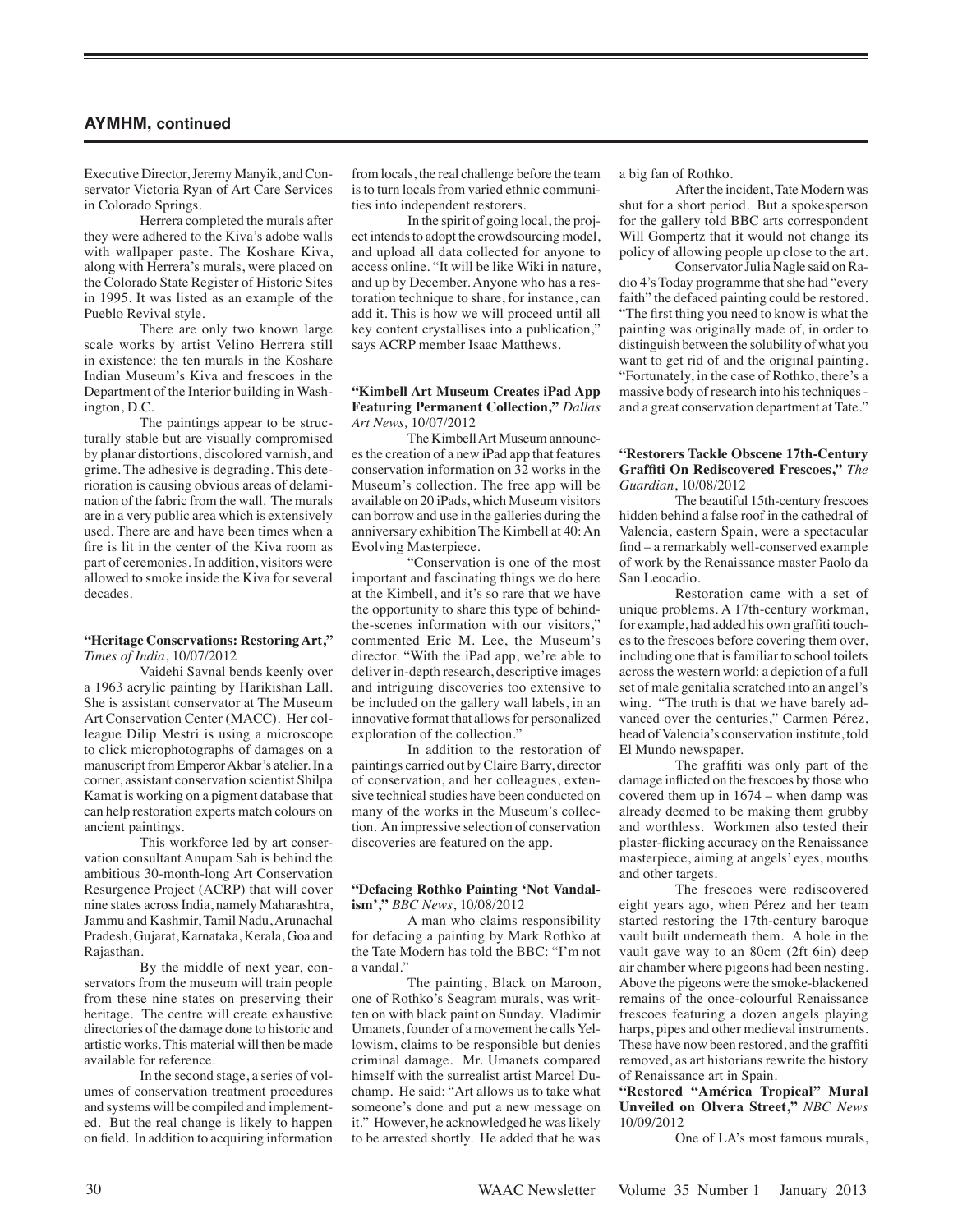# **AYMHM, continued**

originally considered so controversial that officials painted over it with whitewash, has been fully restored and was unveiled Tuesday on Olvera Street downtown.

América Tropical, painted in 1932 by David Alfaro Siqueiros and considered his greatest work, has a long and troubled past, including initial outrage at its shocking visual imagery. It depicts a brown-skinned man crucified under a massive eagle. City officials considered the mural so offensive at the time that they ordered it covered over.

The mural made its comeback Tuesday after a nearly \$10 million restoration project funded by the City of Los Angeles and the Getty Conservation Institute. A cultural center devoted to the mural's history and Siqueiros' work also opened.

Siqueiros was inspired by what he had seen in Los Angeles during the Great Depression -- a community that was far cry from the idyllic oasis that many believed it to be. Although the left and right sides of the mural feature rainforests and Mayan pyramids painted by Siqueiros, he left the final part of the mural unpainted until the night he chose to unveil it, seemingly in expectation of the reactions he knew it would elicit.

That image was front and center on Tuesday, as Mayor Antonio Villaraigosa and J. Paul Getty Trust President and CEO James Cuno cut a ceremonial ribbon at the center. At the accompanying cultural center, visitors will be able to learn more about the mural, the conservation process and the artistic legacy of its creator.

The mural will also have several brand-new layers of protection, including a canopy that spans the south wall of the Italian Hall, with sun shades on each side to prevent it from being directly exposed to sun and rain.

#### **"Restoration Planned for Carracci Gallery in Rome,"** *New York Times*, 10/10/2012

Officials on Wednesday announced plans for the long overdue restoration of the Carracci Gallery in the Palazzo Farnese. With the bidding process for restorers now open, work is scheduled to start in January and take a year to complete.

The project will be the most ambitious and complete restoration of the gallery in centuries, involving the celebrated frescoes on the vault as well as its elaborate stucco frames and decorations, and scholars anticipate that vital information will be gleaned from the cleaning.

Even though the gallery is one of the most celebrated – and studied — monuments of Baroque art, it still harbors some secrets, "like determining which hands painted which section," said Rossella Vodret, an

Italian culture ministry official responsible for Rome's historical patrimony and its museums, which paid for the preliminary studies of the restoration.

The frescoes of mythological scenes were designed and painted primarily by Annibale Carracci, with some help from his brother Agostino, and several students from their workshop, including Domenichino and Giovanni Lanfranco, who went on to stellar careers in Rome. The restoration, she said, is above all a "scientific endeavor."

#### **"The Pope: That Painting of Pompei will be restored in the Vatican" (Il Papa: Quel Quadro Di Pompei Si Restauri In Vaticano),"** *La Repubblica*, 10/12/2012

Pope Benedict XVI wanted the restoration of the painting *Madonna of Pompei* to take place in Rome, consigned to the expert hands of Vatican conservators. In the next few hours the painting that Bartolo Longo brought to Pompei on the 13<sup>th</sup> of November 1875 will be taken down and placed in a custom crate for transportation to the Vatican.

One of the most venerated images of the Virgin in the world, the painting depicts the Madonna enthroned with the baby Jesus in her arms and at her feet Saint Domenic and Saint Catherine of Siena. The painting measures120cm by 100cm.

Technicians of the sanctuary and pontifical experts noticed the painting's deteriorating condition. The painting was restored in 1965 when a sheet of Plexiglas was placed in front of it to prevent damage. According to one scenario, the presence of the Plexiglas combined with the heat of the candles and the bright light of the sanctuary over the years has led to the emergence of a condensate that has slowly altered the paint film.

Pope Ratzinger's haste in removing the painting has generated some dissatisfaction in Naples, as it means the traditional Kiss of the 13<sup>th</sup> of November will be missed.

#### **"X-Rays Reveal True Identity Of Subject In Holbein Portrait,"** *The Guardian*, 10/13/2012

The true identity of a man whose face has been known in Britain for 400 years has been revealed by conservation work completed last week. Holbein's portrait, thought to be of a goldsmith called Hans of Antwerp, first came into royal possession in 1639, during the reign of Charles I, but early repair work obscured clues to the real name and trade of the man it depicts.

Now, using x-ray technology and infra-red photography, Royal Collection Trust conservators have discovered that Hans was in fact a merchant working in London's steelyards. The conservators found that the painting had been broken into pieces within the first 100 years of its life and then been glued back together.

Removal of overpaint and dark varnish has proved that, although the sitter may have been called Hans, he was actually a merchant. It is a finding that makes sense to Holbein experts since the painting is one of only seven surviving portraits produced by Hans Holbein the Younger between 1532 and 1533 and the rest are all of German merchants of the Hanseatic League.

The discovery came when the royal conservators spotted that the sitter's seal, in the foreground, had been altered to appear as a "W". In fact it was originally a merchant's mark – a circle and crossed lines. The same mark can be seen in reverse on the letter held in the man's hand. The careful cleaning work has also exposed the gem-set rings worn by Hans, which also indicates the superior wealth of a leading merchant.

#### **"Enthroned Madonna and Child Painting Restored,"** *Times of Malta*, 10/26/2012

A scientific conservation exercise on one of the finest and most significant Early Renaissance paintings in Malta has been completed. The exercise, with the support of Banif Bank (Malta), was carried out by the University of Malta's Research Programme for the Study of Late Medieval and Renaissance Art.

This undertook diagnostic analysis of the painting, and embarked on a conservation and restoration intervention to restore it to its former glory and give it back its original qualities. The work comes from the inner circle of Antonello da Messina and represents the Enthroned Madonna and Child.

It is the surviving central panel of a triptych, commissioned for the old parish church of Zejtun around the first decade of the sixteenth century. The delicate work was carried out by Recoop - The Restoration and Conservation Coop Ltd, which removed layers of over-painting and gave back the work a close approximation of its original appearance. The painting was first restored in 1672 by Pietro Nunez de Villavicentio who added his signature. The restoration exercise removed his over-painting.

#### **"NGV Artworks Languishing in Vaults,"** *The Age*, 10/24/2012

Around \$630 million of state artworks held by the National Gallery of Victoria are languishing in overcrowded vaults and are not stored to an acceptable industry standard. Storage issues also plague Museum Victoria